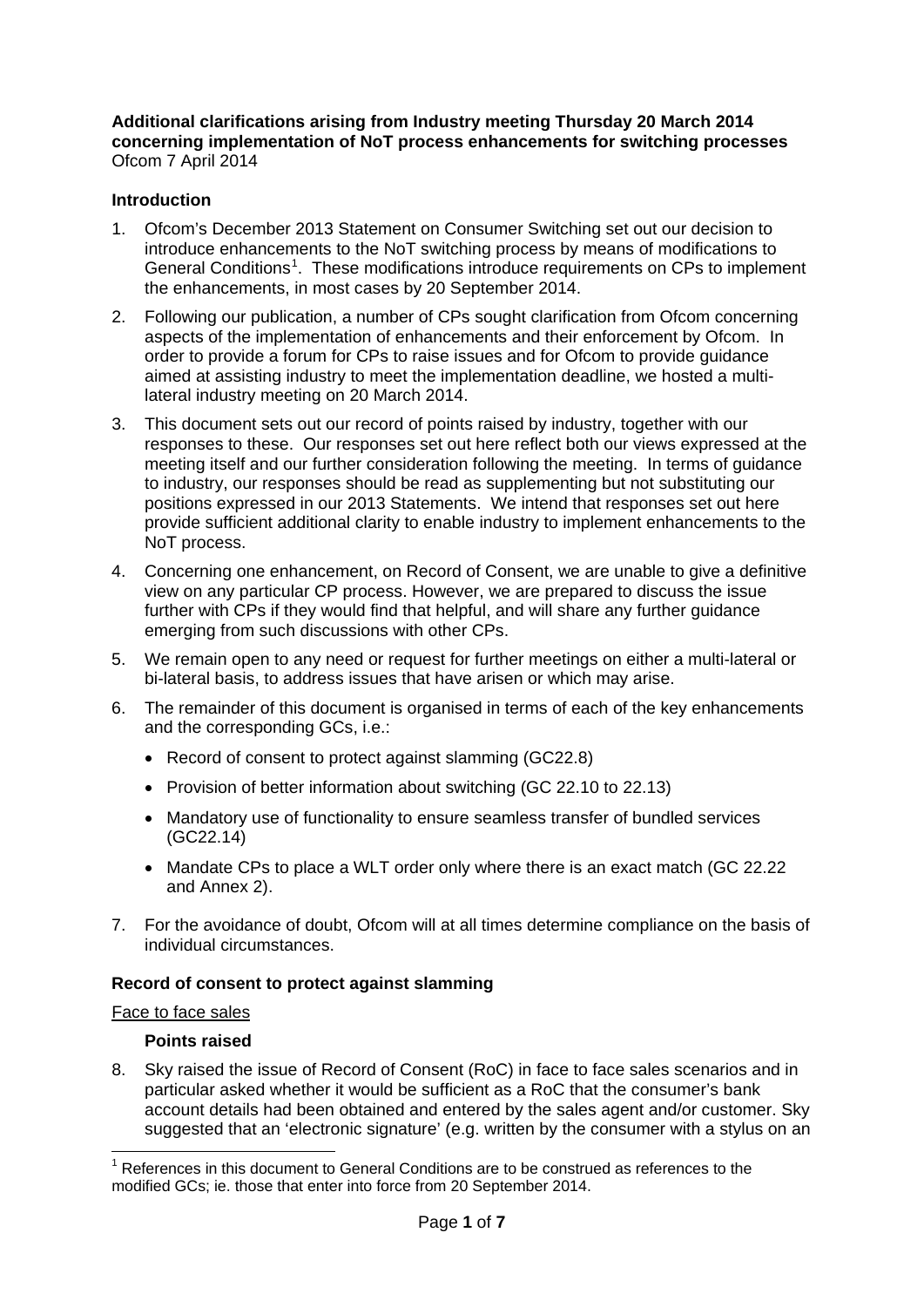electronic pad) would add little as a proof of RoC. Sky also underlined that Ofcom had accepted in its December 2013 Statement that online sale records would qualify as a valid RoC for the purposes of the GC. Sky said that there was little difference, in terms of potential consumer harm, between a sales agent making the entries during a face to face sale and an online purchase.

9. SSE asked whether the demonstration of a sales script would be sufficient, making reference to the guidance Ofcom provided in page 21 (paragraph 3.59, third bullet point) of its December 2013 Statement. This guidance stated that for online applications, Ofcom would be likely to carry out a process audit to confirm that the customer was not able to complete the process without first having given their explicit consent.

## **Response**

- 10. We can clarify that GC 22.8 does not require that the RoC is paper based. The key aspect is the ability to demonstrate that express consent was given and to make clear which service the customer has consented to. We think this could be achieved through, for example, use of either an electronic or written signature, confirmation email or a customer voice recording.
- 11. We note that we are unlikely to view entry of bank account details by a sales-agent as sufficient proof in itself that RoC had been obtained. We also do not see how the existence of sales script in isolation demonstrates consent. CPs are required to obtain a direct record of the consumer's consent to migrate from the services provided by the Losing Provider to the services supplied by the Gaining Provider.
- 12. We reiterate that CPs are best placed to identify what types of records would meet our requirement for clear and direct evidence of consent from the consumer to switch and how best to achieve this. Ofcom is not able to give a definitive view on any particular CP process. However, we are prepared to discuss the issue further with CPs if they would find that helpful, and will share any further guidance emerging from such discussions.

## Multiple lines

## **Points raised**

13. Colt noted that in some SME situations, a contract is concluded by a CP and RoC obtained for a set of lines, but that subsequently the purchaser realises that further lines need to be added (e.g. fax lines that the consumer had not thought to include on the original contract). These additional requests are currently processed on an informal basis via email etc. Colt enquired whether subsequent additions of such lines would require a separate RoC.

## **Response**

- 14. We confirm that each separate transfer order will require a written record of consent. An email request would likely count as such.
- 15. We also clarify that some SME transactions would be outside the scope of this General Condition 22.8 where the "end-user" in the transaction employs more than ten individuals.

## Data transmission to Ofcom

## **Points raised**

16. Tesco asked about what data file formats and security protocols should be used to transmit files to Ofcom in the event that we ask for such data in any enforcement actions concerning GC 22.8.

### **Response**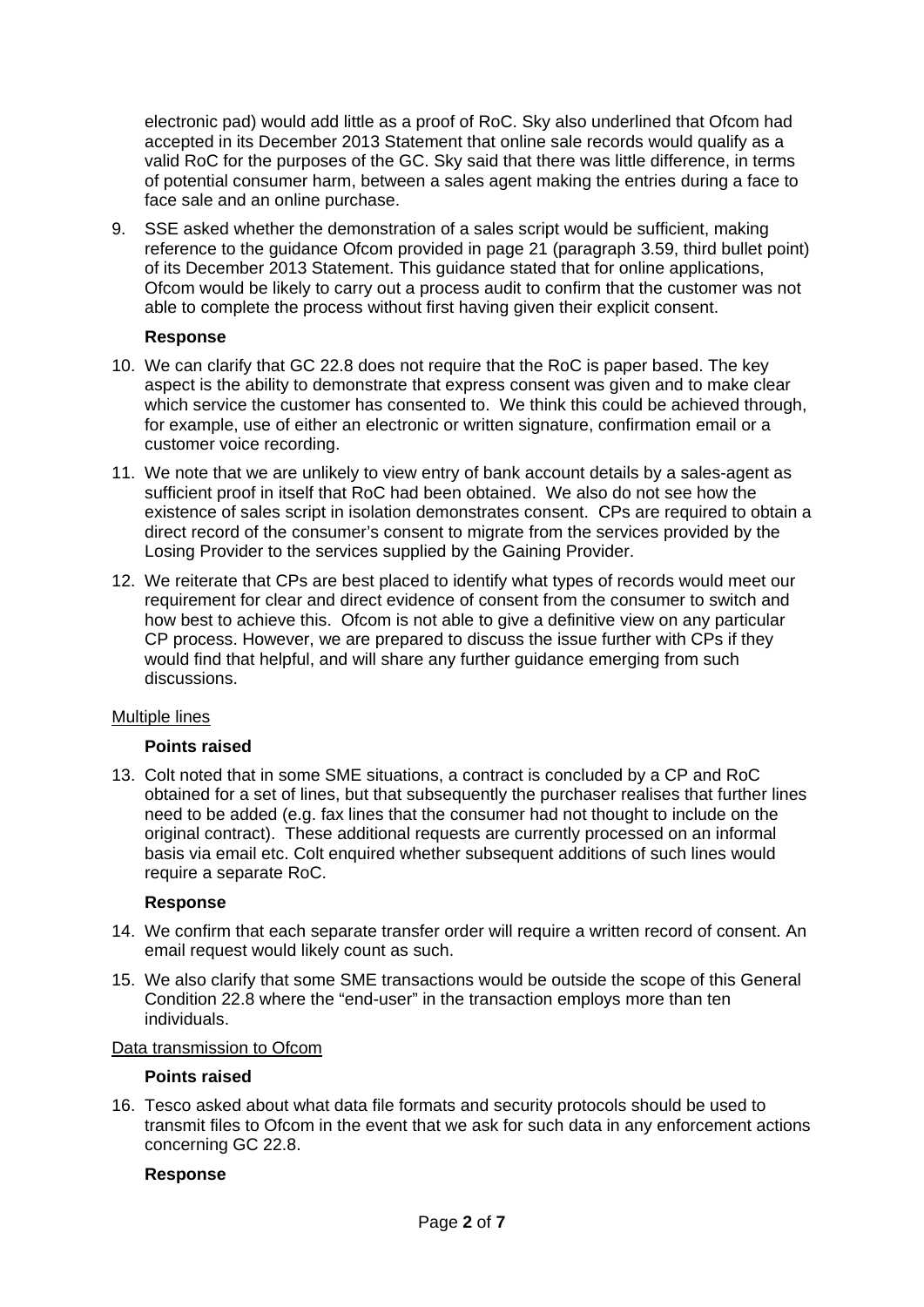17. We expect data files to be transmitted securely and in a form that is comprehensible to us. We do not wish to be overly prescriptive about the format that the data transmission should take. If CPs are concerned that we may have problems reading their submissions we are happy to engage in bilateral discussions with them over this. We would note that we exchange a lot of data with CPs and do not typically encounter problems in this process. Ofcom is currently considering developing a secure data file transmission capability which may be of use in this process.

## Status of contracting provider

## **Points raised**

- 18. BT Group asked how the RoC obligations would work in cases where sales are made by third-parties reselling the services of a CP.
- 19. Discussion also moved on to include the more general question of how CPs might be identified, or even labelled as the CP, where a transaction had occurred between a reseller and a consumer where the product (e.g. telephone service and number) is provided by the CP. One CP suggested that thousands more RID codes would be needed to accommodate all the potential retailers of fixed-line services. Discussion also included the question, or necessity of, putting in place correct RIDs on CPs.
- 20. Most parties round the table agreed that a comprehensive communication plan would need to be put in place by wholesalers to alert downstream resellers to obligations under the new GC.

### **Response**

- 21. We clarify that such third-parties would qualify either as CPs themselves, and so be subject to the GC, or as "agents" or "representatives" of the CP. This would depend on the nature of their activities (e.g. whether they enter into a contract with the consumer to provide the services) and their relationship with the CP whose services they are reselling. We reiterate that pursuant to GC22.26, where CPs engage representatives or agents, they shall procure that such representatives or agents comply with the requirements of the GC. Where third parties are CPs, the RoC requirements will apply directly to them.
- 22. This applies equally to RIDs. The RID is a three-alpha code which is used to identify the Gaining CP (i.e. this is the party which has entered into a contractual agreement with the end user for provision of services). Where CPs engage representatives or agents to sell on their behalf, it will not be necessary for such representatives or agents to obtain RID codes.

## **Provision of better information about switching**

## **Timelines**

## **Points raised**

23. SSE noted that GC 22.11 to GC 22.13, which require the Losing Provider to provide the end user with information on the implications of switching, do not require a time frame within which such information should be provided.

### **Response**

24. We note that we did not consider it necessary to prescribe precise timescales for the sending of the Gaining Provider and Losing Provider letters, as we considered that both LPs and GPs would have an incentive to inform the consumer of the impending switch promptly. We also note the role of industry agreed process in this regard and reiterate that GC 22.11 explicitly requires the Losing Provider letter to be sent in accordance with such process.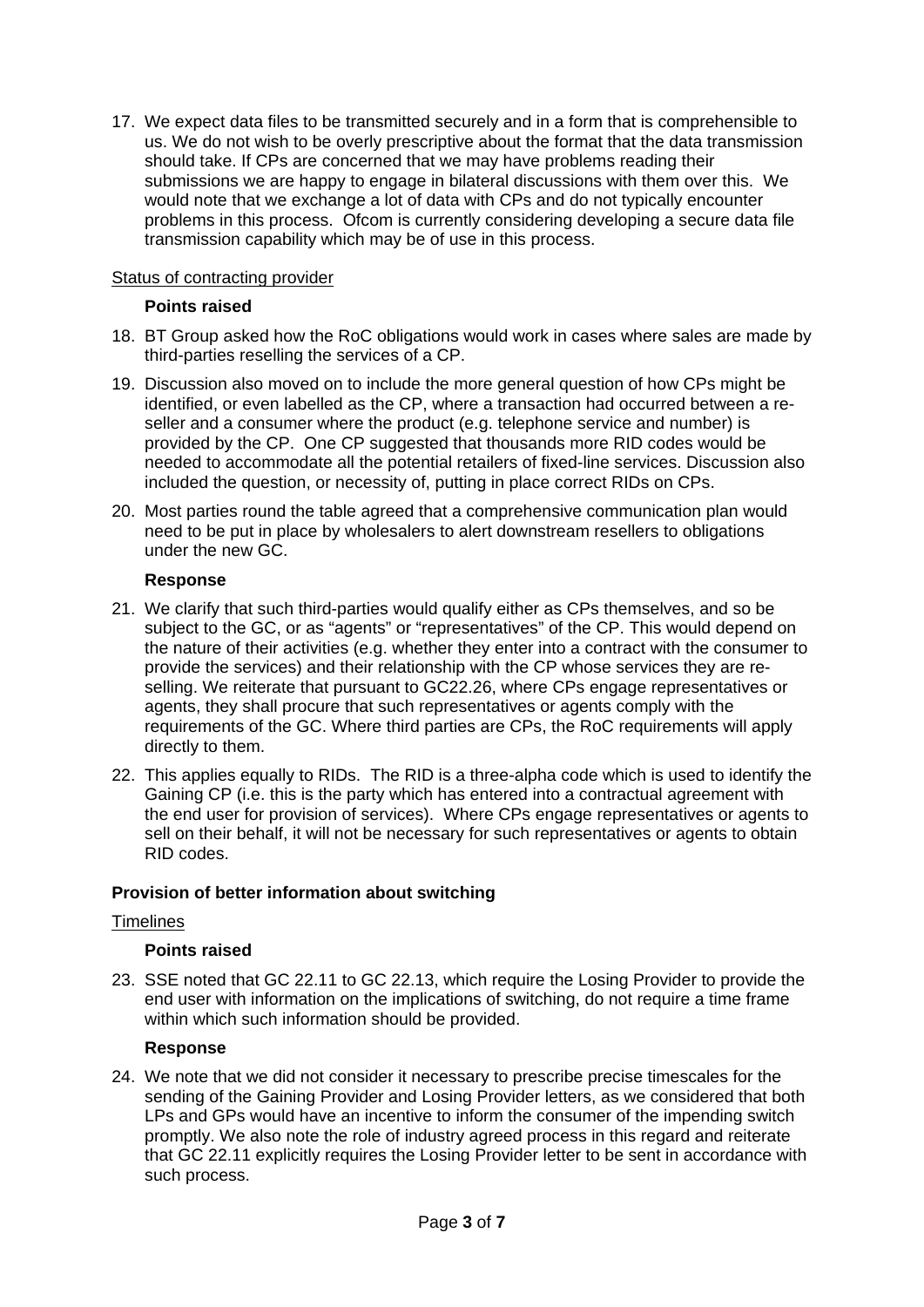## Requirements for the broadband element of bundles

## **Points raised**

25. BT put the question of whether or not the GC 22.11 to 22.12 requirements for the LP to send an implications of switching letter would need to reflect any broadband element of a bundle, from 20 September 2014.

## **Response**

26. The December 2013 Statement is clear on this point. GC obligations regarding the broadband element of a bundle, including the sending of implications of switching letters, apply from the Harmonisation Date i.e. 20 June 2015, with the exception of the GC 22.14 requirement regarding simultaneous transfers, where broadband will be subject to this provision from 20 September 2014.

## Durable medium

# **Points raised**

27. BT asked about the GC 22.13 requirement regarding Durable Medium and the form of the letters to be sent, in particular whether it was sufficient for the CP to send correspondence only electronically, where this was set out in the terms and conditions.

## **Response**

28. The requirement for explicit consent to receive correspondence electronically in the new GC 22.13 reflects the position under the old GC 24.8. The intention is to highlight this as an important issue which must be specifically addressed. Inclusion within a set of standard terms and conditions would not satisfy that objective.

## **Mandatory use of functionality to ensure seamless transfer of bundled services**

## Use of SIM1 and SIM2

## **Points raised**

29. Vodafone noted that SIM2 functionality is not (yet) available for all transfer scenarios and that this means Vodafone would effectively be obliged to continue to use SIM1 functionality for some transfer scenarios when GC 22.14 enters into effect. Vodafone explained that this would have the consequence that Vodafone would incur further development costs once SIM2 functionality is developed, and Vodafone begins to use it, for the transfer scenarios in question.

## **Response**

- 30. We explained that the GC 22.14 requirement does not require use of any particular functionality, and that it would be open to Vodafone to continue to use SIM1 where it is available. Where CPs find SIM1 to be a viable product to meet requirements, we would expect that it would be in the mutual interests of both Openreach and CPs for SIM1 to continue to be made available. On this point, BT Wholesale clarified at the meeting that they had asked Openreach not to discontinue making SIM1 functionality available.
- 31. We also noted that operators might also use any other functionality developed in the future, in so far as it allows for the simultaneous transfer of the two services, with a minimal loss of service, to meet requirements of GC 22.14.

## Obligation for wholesale providers to provide SIM functionality and for CPs to use it

## **Points raised**

32. Zen asked for clarification about whether wholesale CPs were required to consume SIM2 so that they can provide this functionality to their customers and whether retail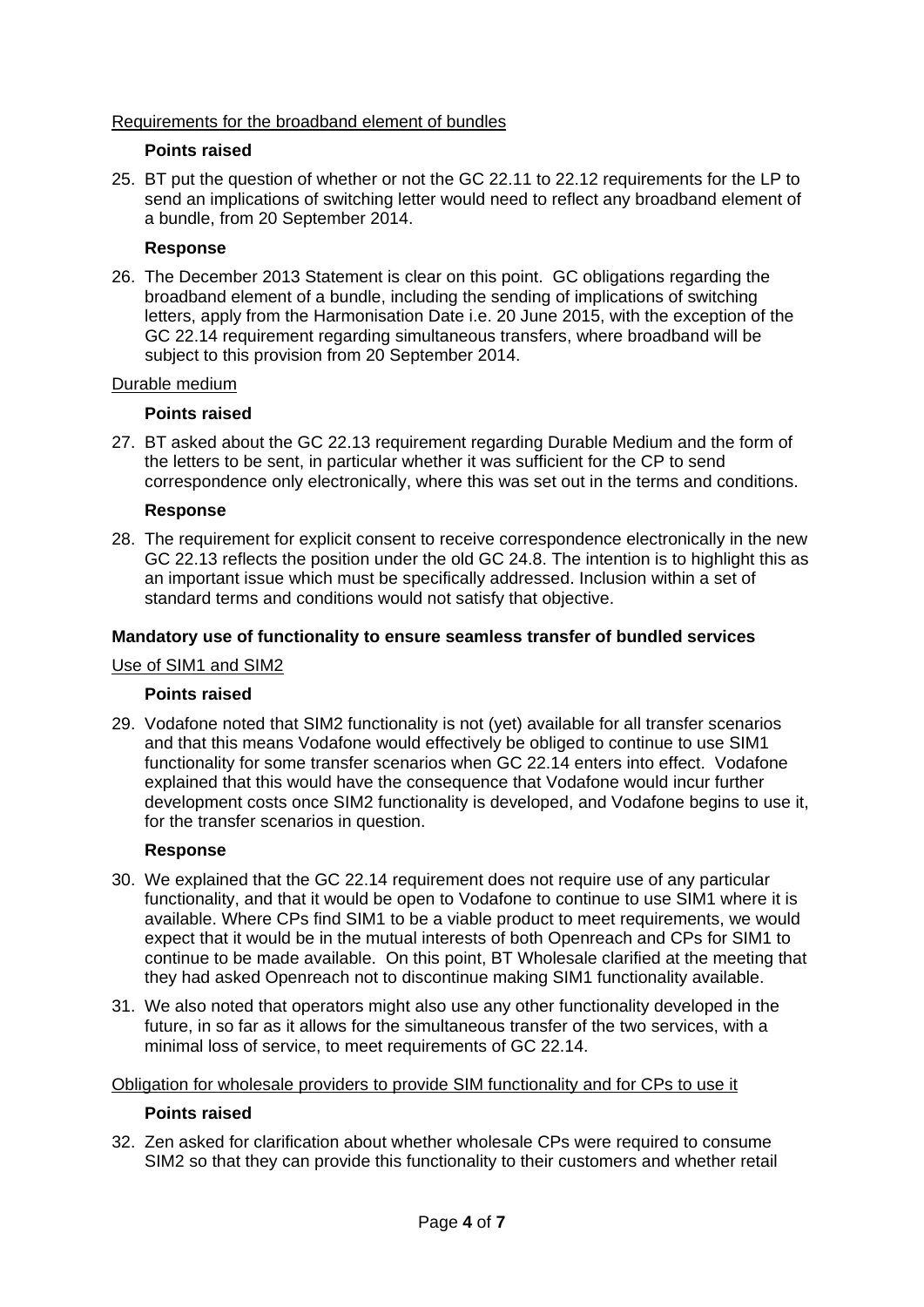CPs were under an obligation to consume SIM2 where this was not made available to them by their wholesalers.

## **Response**

33. We reiterated that there was no obligation on the wholesale CPs but that we would expect CPs to enter into appropriate arrangements to ensure that orders for simultaneous transfers can be placed. The relevant GC (GC 22.14) also explicitly only requires CPs to place an order for a simultaneous transfer where such functionality is available. This is intended to address concerns that the functionality might not be provided by Openreach or other providers in respect of existing or future low volume transfer scenarios.

Obligation to use functionality where other solutions may be available

## **Points raised**

34. Tesco noted that their approach to avoiding loss of service for a voice and broadband bundle is to transfer the broadband service first, then the voice service, in both cases without loss of service, though noting that this does not ensure simultaneous migration. Tesco asked why and how CPs taking such an approach should be subject to GC 22.14 and the need to consume simultaneous provide functionality.

## **Response**

- 35. In our 2013 statements we noted that loss of service remains a significant issue for consumers, particularly where this involves switching a bundle of services. We also noted that, while industry tactical fixes can help address this issue, and that support for these is considered best practice in the OTA's Best Practice Guide, not all CPs are using them. We will therefore require CPs which elect to co-ordinate migration of voice and broadband services to submit an order to Openreach, where available, for simultaneous transfer with minimal loss of service.
- 36. Accordingly we reiterate that GC22.14 clearly requires the placing of an order for the simultaneous transfer of the fixed and broadband services. Sequential switching of services does not satisfy this requirement of GC 22.14.
- 37. As a matter of enforcement priorities, we are likely to take into account that consumers suffer no loss of service in cases where a CP fails to comply with the requirement of placing an order for the simultaneous transfer of the two components.

### When obligation enters into force

## **Points raised**

38. Vodafone suggested that, if the GC 22.14 requirements take effect from September 2014, this would be an onerous and costly timetable for Vodafone to meet.

## **Response**

39. We clarified that GC 22.14 would apply to CPs from 20 September 2014.

## **Mandate CPs to place a WLT order only where there is an exact match**

Definition and approach to 'exact match'

### **Points raised**

40. SSE said that the CP does not necessarily attempt to achieve an 'exact match' when taking details from a customer, but only later when accessing Openreach's database, and that an 'exact match' achieved at this point could nevertheless be wrong, owing to Openreach address database inaccuracies. He asked whether in such circumstances the CP should then go back to the customer to confirm an 'exact match'.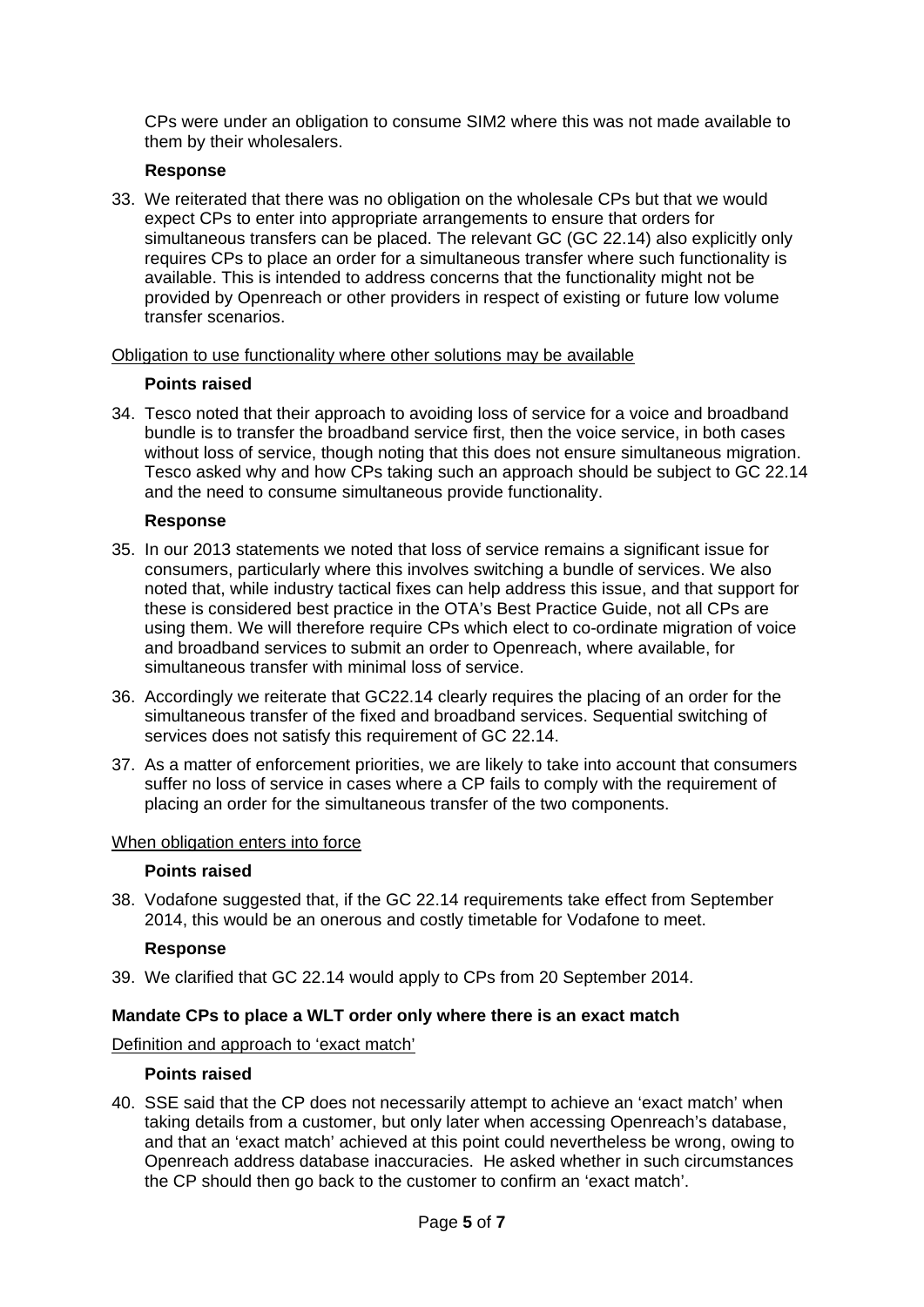## **Response**

- 41. Our intention in mandating that a WLT order may only be placed where the Gaining Provider identifies an 'exact match' for the target line is to minimise the risk that an ELT occurs as a result of an incorrect target line being selected. Hence an 'exact match' means that the GP has, on the basis of the information available to it, through use of relevant industry tools and following industry best practice, unambiguously identified a target line to be taken over. By corollary, where there is ambiguity about the correct target line to be taken over, for example where an address holds more than one line and it is not possible to discriminate between them, no 'exact match' is found.
- 42. We acknowledge that, to the extent that details provided to the GP by the customer or the asset or address details to be checked against are incorrect, it is possible that even where industry best practice is followed, an exact match can be identified which is nevertheless subsequently found to be erroneous. We note that this possibility does not diminish the importance of seeking to identify correctly the target line. We also note that such a search might in many cases be usefully facilitated by the GP asking the consumer to provide additional information.
- 43. The OTA explained at the meeting that it is working with industry to refresh and update the industry Best Practice Guide (BPG), including an enhanced description of the process by which GPs should seek to identify an exact match and the circumstances in which no exact match can be considered to have been identified and hence where no WLT order should be placed. The OTA explained that it will be holding bi-lateral meetings with the main industry players and hopes to revise the BPGs by April 2014. We anticipate that this enhanced description will give CPs sufficient further clarity concerning the achievement and identification of an exact match.
- 44. As a matter of enforcement of GC 22.22 and Annex 2, we are likely to place significant weight on any evidence that a GP has placed WLT orders only where it has identified an 'exact match', including that the GP had followed the relevant guidance in the BPG.

### Scope of exact match and question of WLT orders

### **Points raised**

45. Sky and others asked about the scope of the exact match requirement; for example whether it applies to WLT orders only, to migrations more generally, or whether it excludes MPF lines.

### **Response**

- 46. We clarify that the exact match requirement set out in Annex 2 to GC 22 applies only to WLT orders, including where these involve MPF lines. However we reiterate that we expect CPs to follow best practice as set out in the OTA's BPG in order to minimise the risk of erroneous transfers occurring in either WLT or migration scenarios.
- 47. The OTA explained at the meeting that it had recently become clear that some CPs use a WLT order in contexts that are not strictly 'home move'. A strict 'home move' would be a consumer arranging to move out of one property and transfer service to the new property. An alternative scenario is that a consumer, with no prior arrangement of a transfer of telecommunications services, may move into a property and request service. Some CPs treat this as a de-facto home move situation and establish service via a WLT order. The OTA explained that it is intended to recognise this scenario in the BPG refresh.

### MPF helpline

## **Points raised**